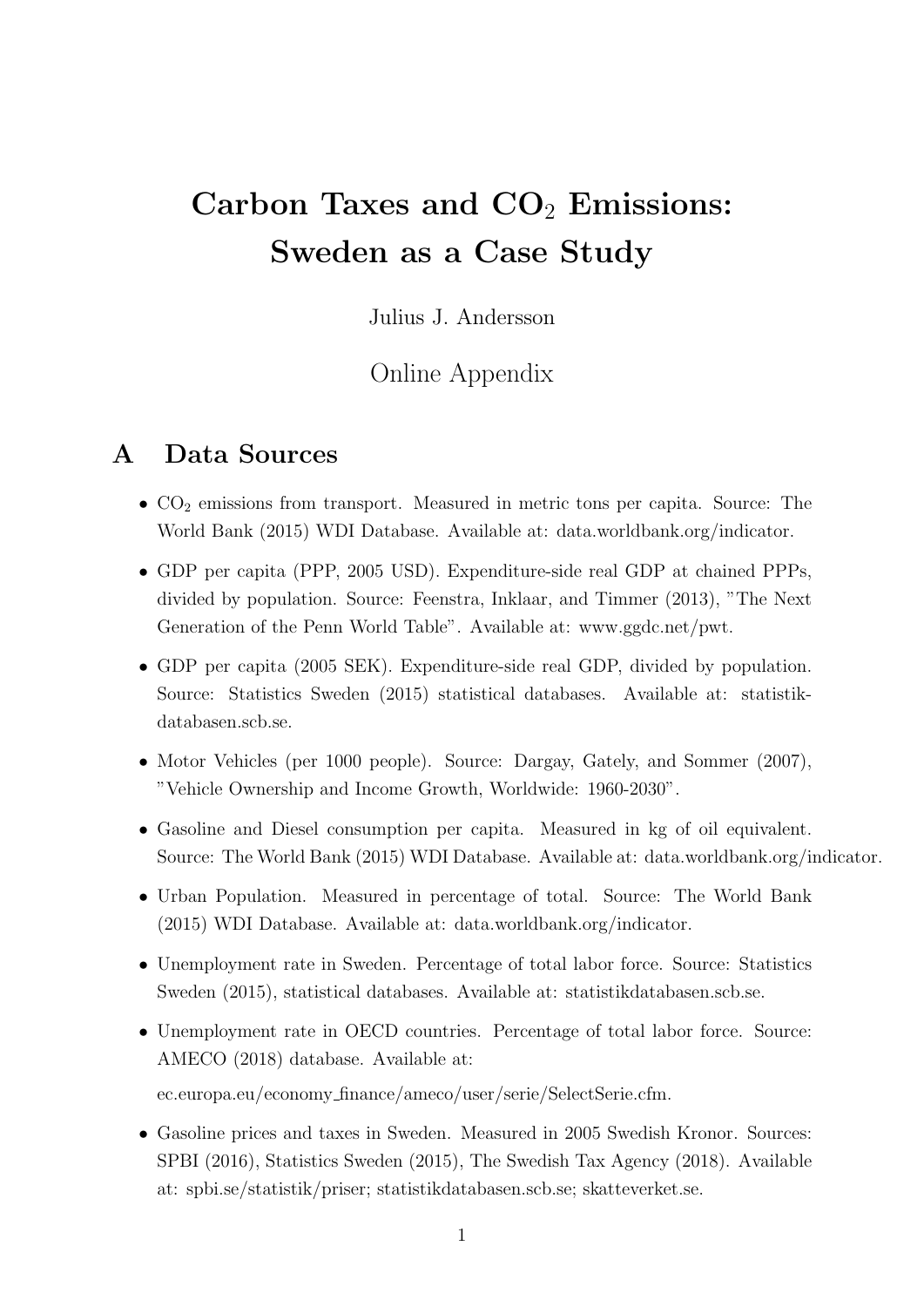## B Carbon Tax Rate



Figure 1: Carbon Tax Rate in Sweden 1991-2005

### C Differences-in-differences

I use the differences-in-differences (DiD) method to estimate the following fixed-effects, panel data regression model:

$$
Y_{it} = \delta_t + \lambda \mu_i + \alpha D_{it} + \epsilon_{it} \tag{1}
$$

where i is country identifier and t is year.  $Y_{it}$  is per capita  $CO_2$  emissions from transport,  $\delta_t$  are (common) time fixed effects,  $\mu_i$  are country fixed effects with a time-invariant parameter  $\lambda$ ,  $D_{it}$  is the treatment indicator, taking the value of 1 for Sweden in the years after treatment and 0 otherwise,  $\alpha$  measures the effect of the treatment and is thus our main coefficient of interest, and finally,  $\epsilon_{it}$  are country-specific shocks with mean zero.

Table 1 presents the result from the DiD estimator. The estimated treatment effect from the implementation of VAT and a carbon tax is an emission reduction from the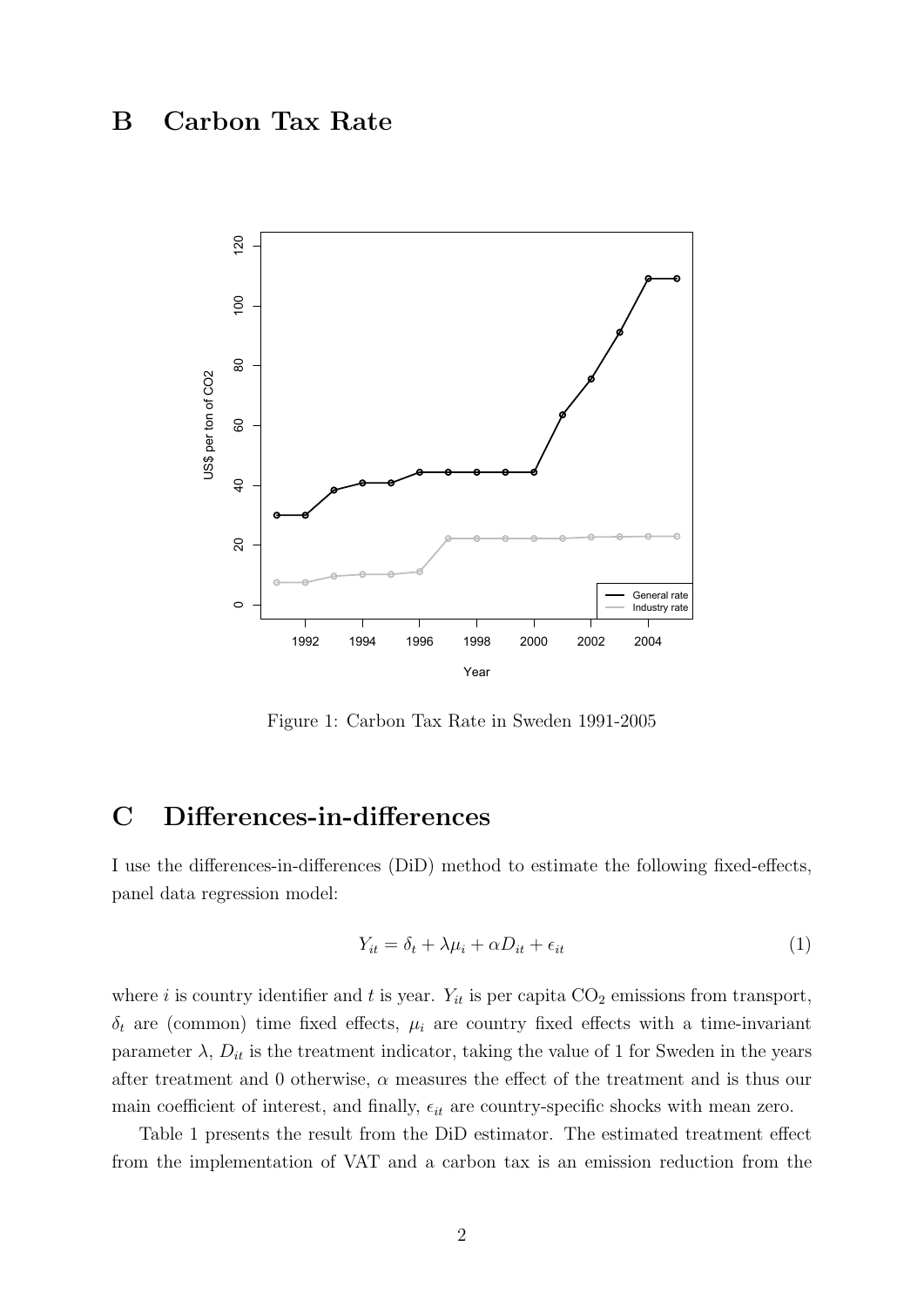Swedish transport sector of 8.1 percent, or 0.214 metric tons of  $CO<sub>2</sub>$  per capita in an average year post-treatment.

| Dependent variable    | $CO2$ emissions from transport |
|-----------------------|--------------------------------|
| Treatment             | $-0.214$<br>(0.085)            |
| Year fixed effects    | ${\rm Yes}$                    |
| Country fixed effects | ${\rm Yes}$                    |
| Observations          | 690                            |
| (within)<br>$R^2$     | 0.806                          |

Table 1: DiD Estimate of the Treatment Effect

Note: Robust standard errors in parenthesis (clustered by country).

#### D Details about the Synthetic Control Method

Formally, let  $J + 1$  be the number of OECD countries in my sample, indexed by j, and let  $j = 1$  denote Sweden, the "treated unit".<sup>1</sup> The units in the sample are observed for time periods  $t = 1, 2, \ldots, T$ . It is important to have data on a sufficient amount of time periods prior to treatment  $1, 2, \ldots, T_0$  as well as post treatment  $T_0 + 1, T_0 + 2, \ldots, T$  to be able to construct a synthetic Sweden and evaluate the effect of the treatment.

Next we define two potential outcomes:  $Y_{jt}^I$  refers to  $CO_2$  emissions from transport when exposed to treatment for unit j at time t and  $Y_{jt}^N$  is  $\text{CO}_2$  emissions without treatment. The goal of the analysis is to measure the post-treatment effect on emissions in Sweden, formalised as  $\alpha_{1t} = Y_{1t}^I - Y_{1t}^N = Y_{1t} - Y_{1t}^N$ . Since, however, we cannot observe  $Y_{1t}^N$  for  $t > T_0$  we need to construct it using a synthetic control.

Synthetic Sweden is constructed as a weighted average of control countries  $j =$  $2, \ldots, J+1$ , and represented by a vector of weights  $W = (w_2, \ldots, w_{J+1})'$  with  $0 \le w_j \le 1$ and  $w_2 + \cdots + w_{J+1} = 1$ . Each choice of W gives a certain set of weights and hence characterises a possible synthetic control. We want the synthetic control to not only be able to reproduce the trajectory of  $CO<sub>2</sub>$  emissions but also to be similar to Sweden on a number of pre-treatment predictors of the outcome variable. Hence, let  $Z_j$  denote the vector of observed predictors for each unit in the sample. Now suppose that we find

<sup>&</sup>lt;sup>1</sup>The description here follows the structure in Abadie, Diamond, and Hainmueller (2010, 2011).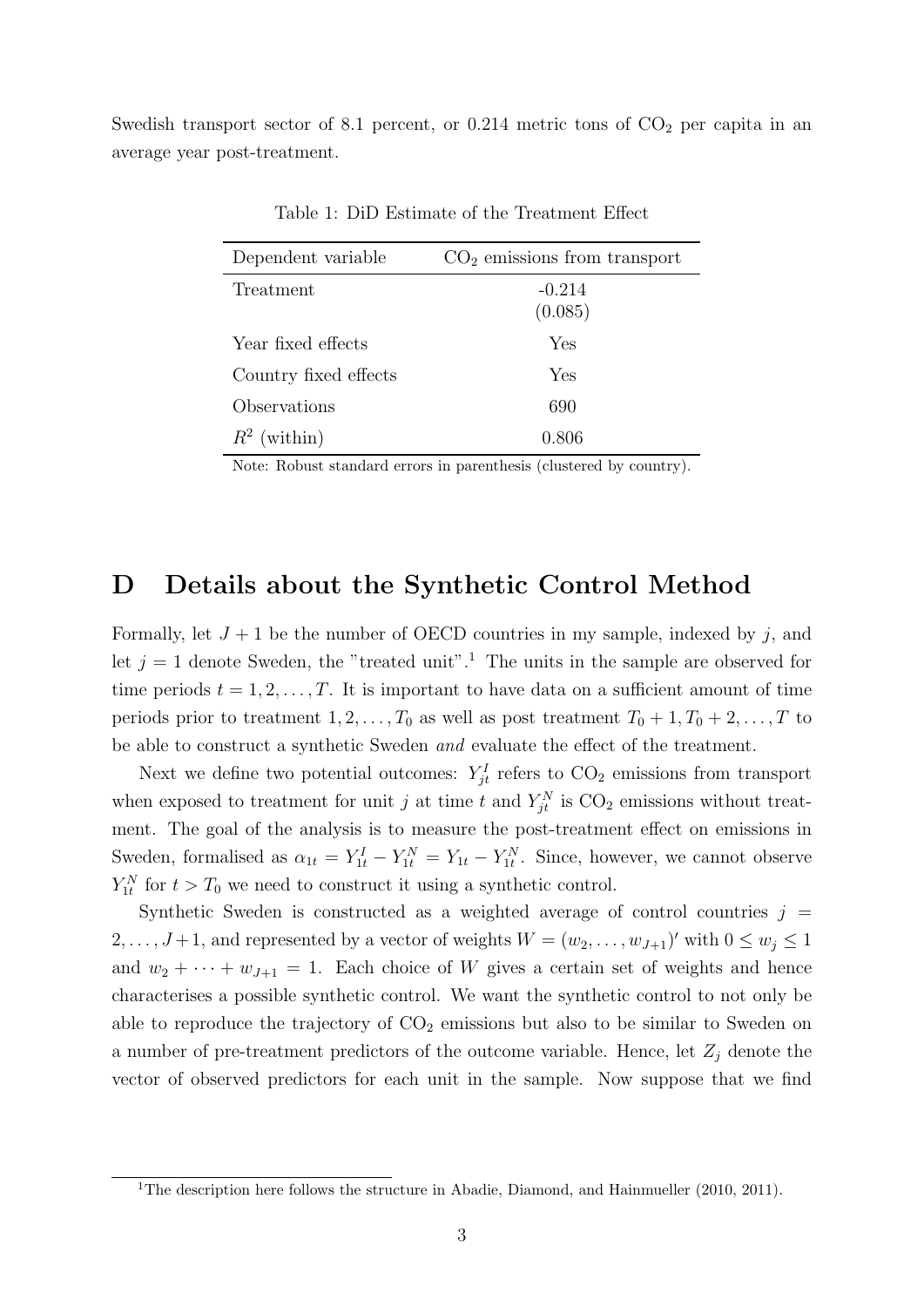$W = W^* = (w_2^*, \ldots, w_{J+1}^*)$  such that for the pre-treatment period  $t \leq T_0$  we have that:

$$
\sum_{j=2}^{J+1} w_j^* Y_{j1} = Y_{11}, \sum_{j=2}^{J+1} w_j^* Y_{j2} = Y_{12}, \cdots, \sum_{j=2}^{J+1} w_j^* Y_{jT_0} = Y_{1T_0}, \text{ and } \sum_{j=2}^{J+1} w_j^* Z_j = Z_1 \quad (2)
$$

then, as proved in Abadie et al. (2010), for the post-treatment period  $T_0+1, T_0+2, \ldots, T$ we can use the following as an unbiased estimator of  $\alpha_{1t}$ :

$$
\hat{\alpha}_{1t} = Y_{1t} - \sum_{j=2}^{J+1} w_j^* Y_{jt} \tag{3}
$$

To find W<sup>∗</sup> we need to define a measurable difference between Sweden and its control units which we then minimize. Let  $X_1 = (Z'_1, Y_{11}, \ldots, Y_{1T_0})'$  denote an  $(kx1)$  vector of pre-treatment values for the key predictors of the outcome variable and the outcome variable itself for Sweden, and let the  $(kxJ)$  matrix  $X_0$  contain similar variables for the control countries.<sup>2</sup> We then choose  $W^*$  so that the distance  $||X_1 - X_0W||$  is minimized for the pre-treatment period, subject to the above (convexity) constraints on the weights. In this paper I solve for a  $W^*$  that minimizes:

$$
||X_1 - X_0 W|| = \sqrt{(X_1 - X_0 W)'V(X_1 - X_0 W)} \tag{4}
$$

where V here is the  $(kx k)$  symmetric and positive semidefinite matrix that minimizes the mean squared prediction error (MSPE) of the outcome variable over the entire pretreatment period.<sup>3</sup>

The purpose of introducing  $V$  is to weight the predictors and allow a larger weight being given to more important predictors of the outcome variable. Here, V is chosen through a data-driven procedure but other methods are possible, for instance, assigning weights based on empirical findings in the literature on the main drivers of  $CO<sub>2</sub>$  emissions, or cross-validation methods (Abadie, Diamond, and Hainmueller, 2015).

<sup>2</sup>Note that the main analysis does not use all pre-treatment values for the outcome variable, only three distinct years.

<sup>&</sup>lt;sup>3</sup>To find V(which here is diagonal) and  $W^*$  I used a statistical package for R called Synth (Abadie et al., 2011).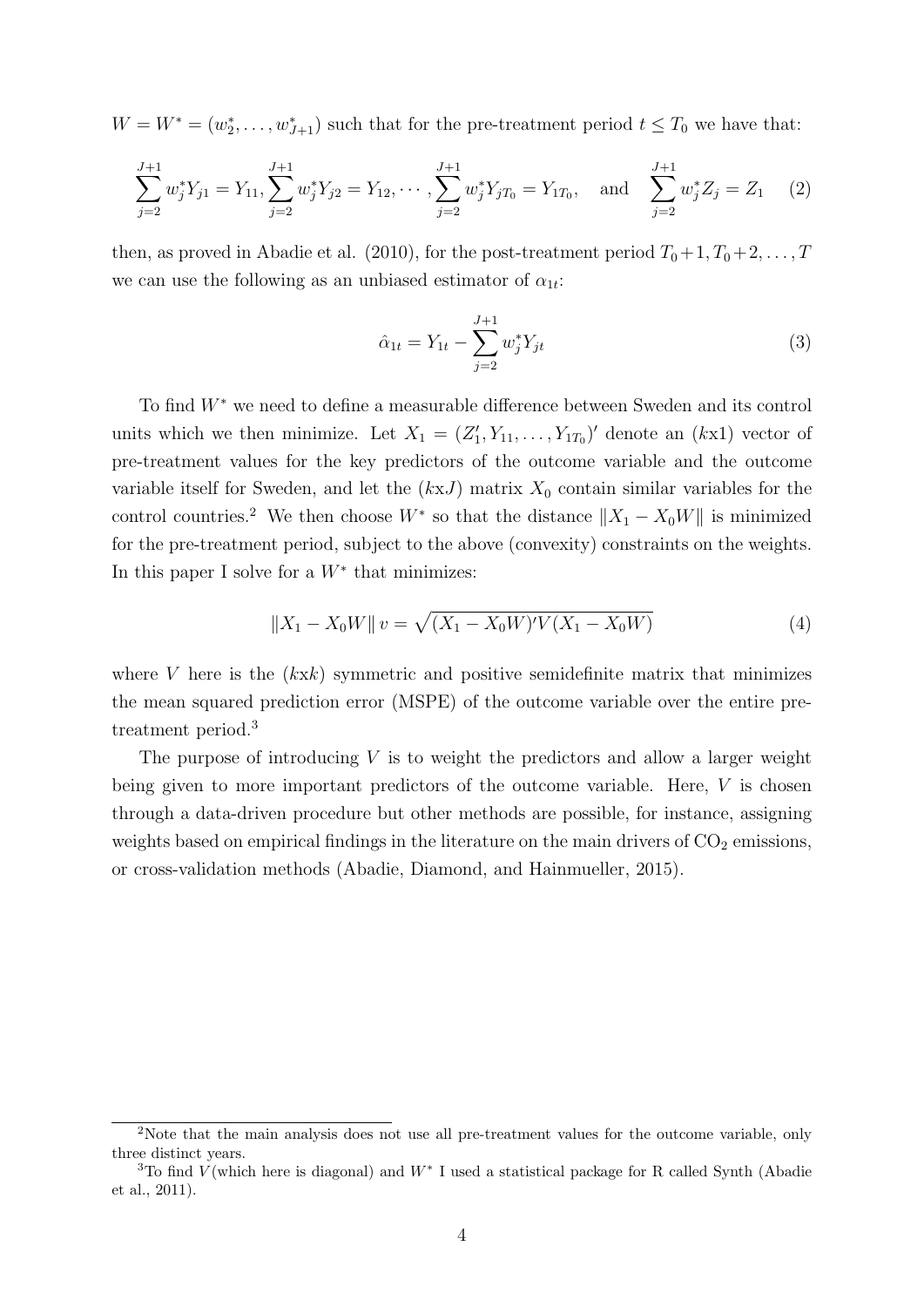## E Full-Sample Test

| Variables                            | Sweden  |         | Synth Sweden OECD Sample |
|--------------------------------------|---------|---------|--------------------------|
| GDP per capita                       | 20121.5 | 20116.7 | 18466.1                  |
| Motor vehicles (per 1000 people)     | 405.6   | 405.5   | 379.7                    |
| Gasoline consumption per capita      | 456.2   | 401.7   | 386.5                    |
| Urban population                     | 83.1    | 83.1    | 72.4                     |
| $CO2$ from transport per capita 1989 | 2.5     | 2.5     | 2.3                      |
| $CO2$ from transport per capita 1980 | 2.0     | 2.0     | 1.9                      |
| $CO2$ from transport per capita 1970 | 17      | 17      | 1.4                      |

Table 2: CO<sup>2</sup> Emissions from Transport Predictor Means before Tax Reform

Note: All variables except lagged  $CO_2$  are averaged for the period 1980-89. GDP per capita is Purchasing Power Parity (PPP)-adjusted and measured in 2005 U.S. dollars. Gasoline consumption is measured in kg of oil equivalent. Urban population is measured as percentage of total population.  $CO<sub>2</sub>$  emissions are measured in metric tons. The values for the 24 countries in the OECD sample are simple averages.

| Country   | Weight | Country        | Weight | Country        | Weight |
|-----------|--------|----------------|--------|----------------|--------|
| Australia | 0.001  | Greece         | 0.003  | Norway         | 0.002  |
| Austria   | 0.002  | <b>Iceland</b> | 0.001  | Poland         | 0.003  |
| Belgium   | 0.097  | Ireland        | 0.002  | Portugal       | 0.002  |
| Canada    | 0.001  | Italy          | 0.002  | Spain          | 0.002  |
| Denmark   | 0.479  | Japan          | 0.002  | Switzerland    | 0.012  |
| Finland   | 0.004  | Luxembourg     | 0.012  | Turkey         | 0.003  |
| France    | 0.002  | Netherlands    | 0.002  | United Kingdom | 0.128  |
| Germany   | 0.002  | New Zealand    | 0.172  | United States  | 0.065  |

Table 3: Country Weights in Synthetic Sweden

Note: All weights are between  $0 \leq w_j \leq 1$  and  $\sum w_j = 1$ .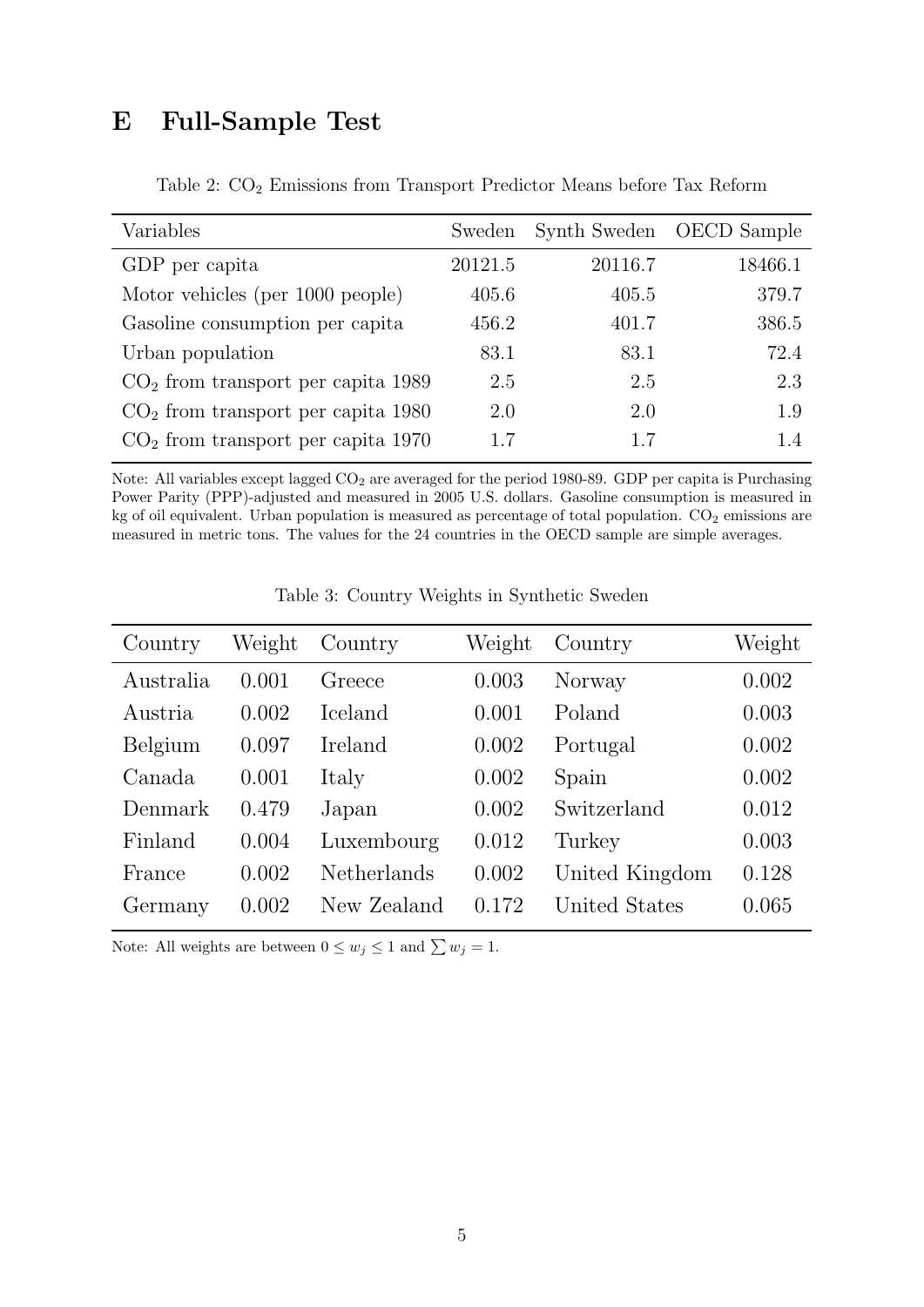

Figure 2: Path Plot of Unemployment during 1960-2005: Sweden vs. Synthetic Sweden Note: Unemployment is measured as percentage of total labor force. The shaded areas highlights the two major recessions during the sample period.

#### F Further Analysis of Possible Confounders

Section 3.D in the main article analyses changes to GDP per capita as a potential driver of emissions reductions in the post-treatment period. But what about another possible confounder: the unemployment rate?

Figure 2 shows that the unemployment series for Sweden and synthetic Sweden are not as closely aligned as those for GDP per capita (see Figure 11 in the main article). Although the two series move in tandem the magnitudes of the movements are different: synthetic Sweden has comparatively larger swings in the pre-treatment period and Sweden has larger swings post-treatment. Nevertheless, extending this figure out into 2017 (Figure 3), we find that the two series are aligned at the start and end: in both "countries", unemployment is around 2 percent in the 1960s, and 5-8 percent from 2000 to 2017. However, during the thirty years in-between – when unemployment transitions to a higher level – the two series follow different paths.

If we compare and contrast the unemployment rate and GDP in their ability to predict long-run levels of emissions, we find that GDP is considerably more accurate.<sup>4</sup> GDP per capita is highly correlated with  $CO<sub>2</sub>$  emissions per capita from the transport sector in the pre-treatment period  $(r=0.99)$ , whereas the correlation is weaker (and positive)

<sup>&</sup>lt;sup>4</sup>The literature has also focused on, and established, a clear link between GDP and  $CO_2$  emissions. There is however, to my knowledge, no literature that analyses a similar connection between unemployment and emissions.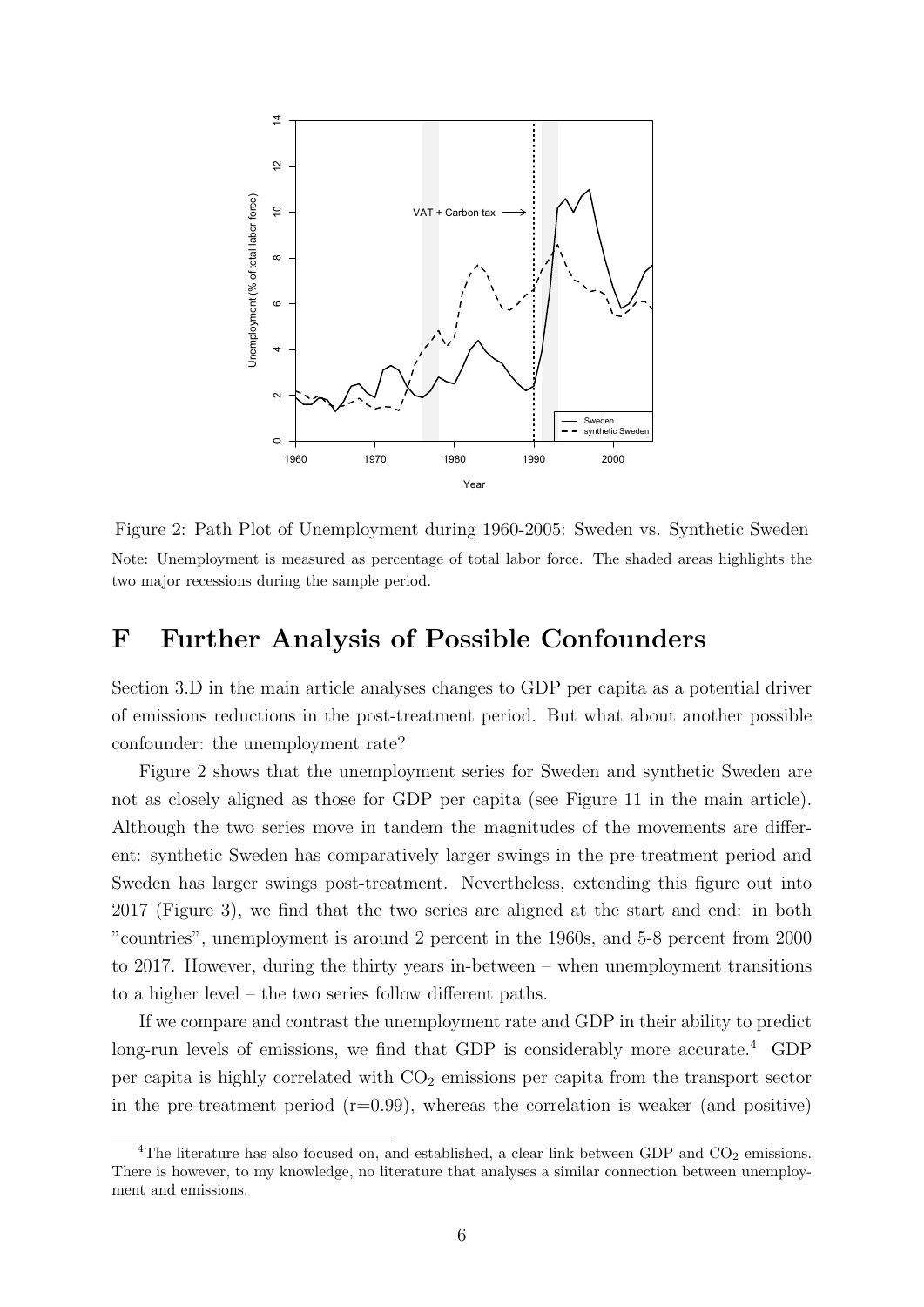

Figure 3: Path Plot of Unemployment during 1960-2017: Sweden vs. Synthetic Sweden Note: Unemployment is measured as percentage of total labor force. The shaded areas highlights the two major recessions during the sample period.

for unemployment  $(r=0.61)$ . From 1976 to 1989, unemployment increases from 2 to 6 percent in synthetic Sweden but remains around 2 percent in Sweden. At the same time,  $CO<sub>2</sub>$  emissions in both "countries" track each other closely. Thus, compared to GDP, unemployment is not an accurate macro-predictor of the long-run level of  $CO<sub>2</sub>$  emissions from transport in the pre-treatment period. If unemployment was a good predictor we would find that in 1989, compared to 1960, relative transport emissions would be significantly higher in Sweden, and this we do not find.

Although unemployment is not an accurate predictor of the long-run level of emissions, it might still affect relative emissions in the short-run. Figure 4 is a gap plot with the gap in emissions between Sweden and its synthetic counterpart on the left y-axis and the gap in unemployment rates on the right y-axis. If we focus on the two recessions, we find that relative unemployment is unchanged in 1976-78 but increases with 5.2 percentage points in Sweden in 1991-93. Looking at relative emissions, we find that they increase slightly during 1976-78, and decrease quite a bit during 1991-93, -0.113 tonnes per capita. So, changes to the unemployment rate may, similar to the drop in relative GDP, be a possible explanation for the emission reductions during the recession in the early 1990s.

If we analyze time periods outside of the recessions, however, we find similarly large changes to relative unemployment which are not matched with the expected changes in emissions. For example, the large relative reduction in unemployment of 6 percentage points from 1973 to 1989 is matched with nearly unchanged relative emissions. Similarly,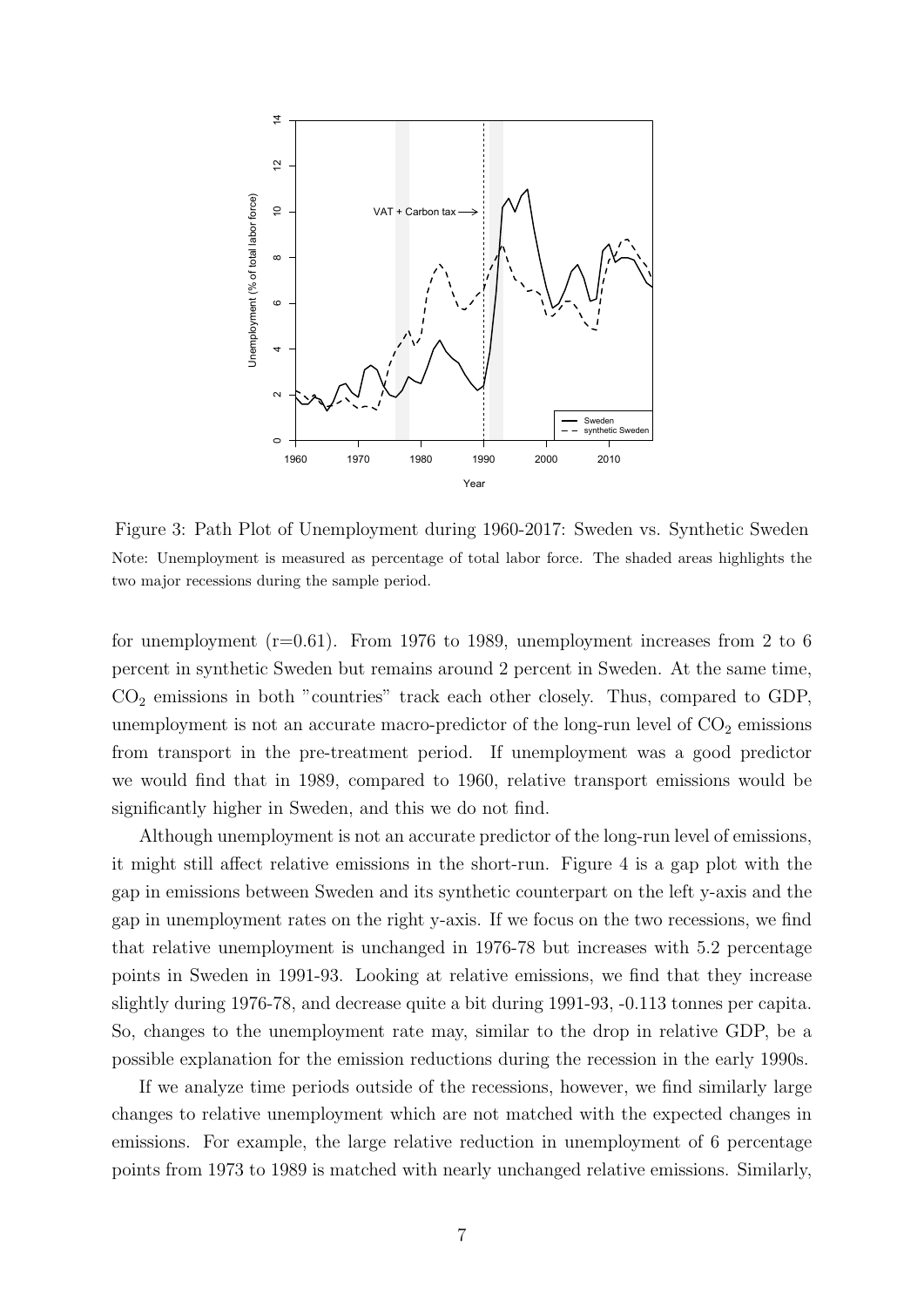

Figure 4: Gap in Unemployment Rate and per capita  $CO<sub>2</sub>$  Emissions from Transport between Sweden and Synthetic Sweden

Note: The variables are computed as the gap between Sweden and synthetic Sweden. Unemployment is measured as percentage of total labor force.  $CO<sub>2</sub>$  emissions are measured in metric tons. The shaded areas highlights the two major recessions during the sample period.

from 1997 to 2001-03, relative unemployment drops with 4.1 percentage points in Sweden, but relative emissions are again almost unchanged. We noticed the same non-existent "bounce back" in emissions from the catch-up in growth of GDP per capita from 1993 and onwards. If the unemployment rate is driving relative emission reductions we would expect a large increase in emissions from 1973 to 1989 and again from 1997 to 2001-03, but instead we see very small changes in both time periods.

In summary, prior to the environmental tax reform in the early 1990s, large changes to the unemployment rate had no discernible impact on  $CO<sub>2</sub>$  emissions from transport. In the post-treatment period the connection goes both ways; the large increase in unemployment from 1991 to 1993 is accompanied by a decrease in emissions, but the large decrease in unemployment from 1997 to 2001-03 is also accompanied with a decrease in emissions.

If neither GDP nor unemployment is the main driver of changes to  $CO<sub>2</sub>$  emissions in the transport sector, what is? The variable that consistently explains all relative changes in emissions during 1960-2005, I argue, is the real fuel tax rate.

In Figure 5, changes to the real total tax rate for gasoline is computed against the pre-treatment (1960-1989) average in Sweden. The figure shows clearly the (negative) correlation between changes to fuel tax rates and changes to  $CO<sub>2</sub>$  emissions from transport.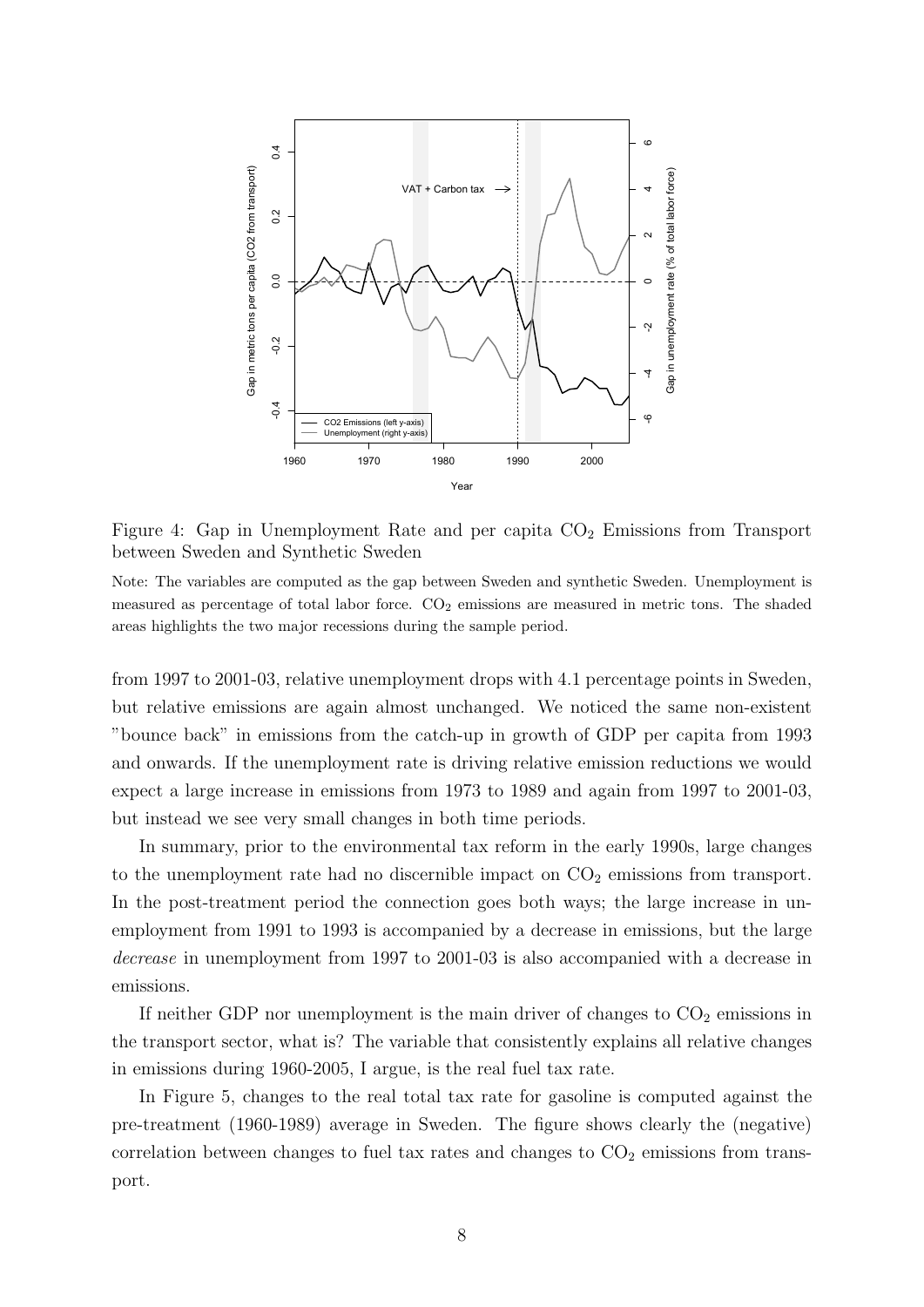

Figure 5: Gap in Gasoline Tax Rate and per capita  $CO<sub>2</sub>$  Emissions from Transport Note: Changes to the real gasoline tax rate is computed against the pre-treatment average (1960-1989) in Sweden, and measured in 2005 Swedish kronor. The gap in  $CO<sub>2</sub>$  emissions from transport is computed as the gap between Sweden and synthetic Sweden, and measured in metric tons.

Finally, in addition to descriptive evidence of the relationship between changes to emissions and changes to GDP, unemployment and fuel tax rates, I ran a regression model to determine the effect and significance of each of the independent variables. The dependent variable in all specifications is the gap in per capita  $CO<sub>2</sub>$  emissions from transport. All variables, except the gasoline tax rate, are computed as the gap between Sweden and synthetic Sweden. Table 4 presents the output from the OLS regressions.

Changes to the real total tax rate on gasoline has the largest predictive power out of the three explanatory variables: an  $R^2$  value of 0.93 compared with  $\langle 0.01 \rangle$  for GDP and 0.37 for the unemployment rate. The coefficients on the three variables have the expected signs, but GDP per capita is not significant. Running the full model, including all three predictors of emissions, we find that the unemployment coefficient decreases with more than one order of magnitude in size and is no longer significant compared to estimation (3) and (5), where the gasoline tax rate is excluded from the model. GDP per capita is significant at the 5 percent level in the full model, but the coefficient indicates a fairly small impact on emissions: a \$1000 change in relative GDP per capita changes  $CO<sub>2</sub>$  emissions by only 0.018 metric tons per capita. The coefficient for the gasoline tax rate is however highly significant and similar in size in all models where it is included. An increase in the tax rate of 3 SEK, corresponding roughly to the total increase in the post-treatment period from 1990 to 2005, reduces  $CO<sub>2</sub>$  emissions by -0.342 metric tons per capita.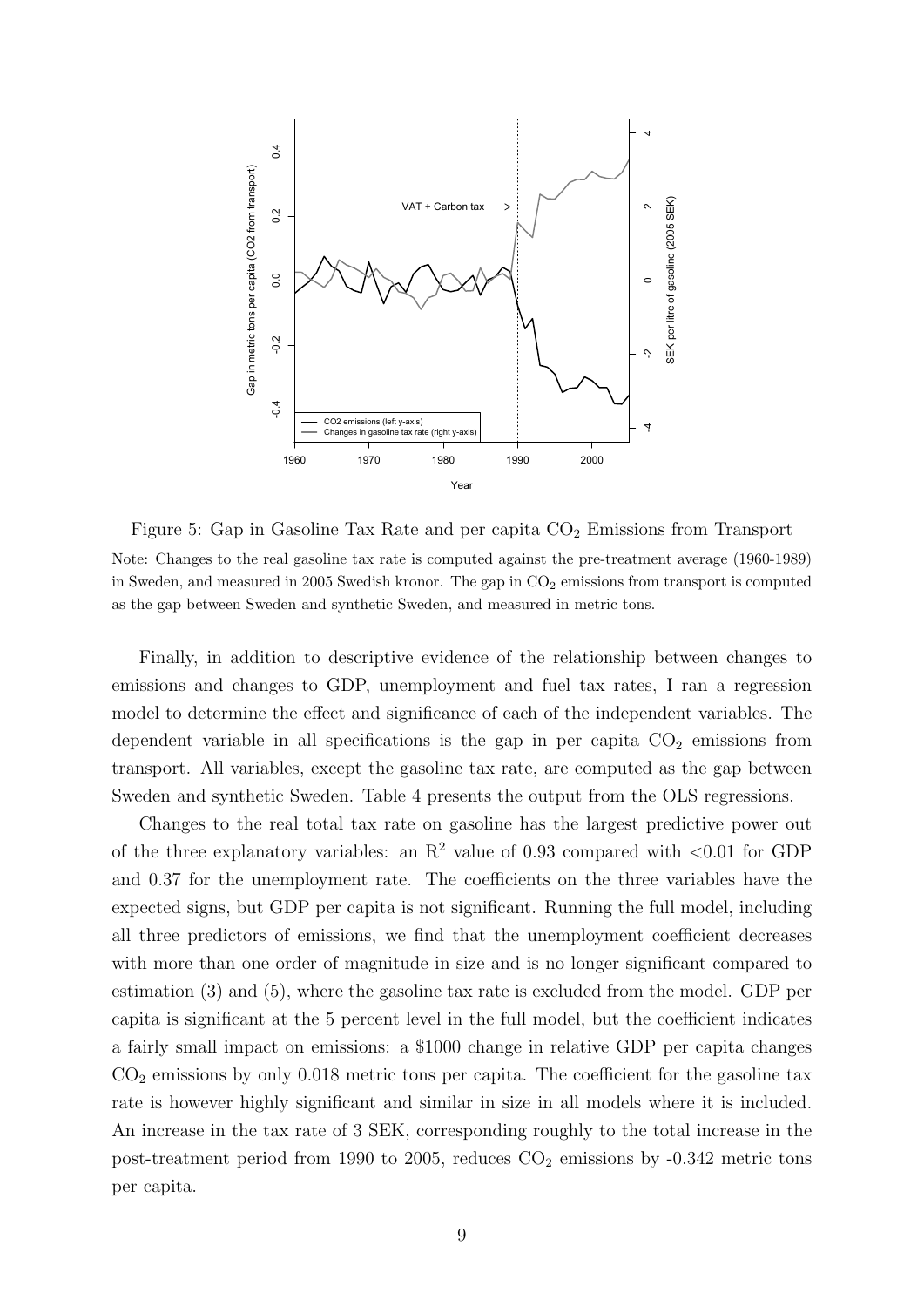|                         | (1)                 | $\left( 2\right)$ | $\left( 3\right)$   | $\left(4\right)$    | $\left(5\right)$    | (6)                 | $\left( 7\right)$   |
|-------------------------|---------------------|-------------------|---------------------|---------------------|---------------------|---------------------|---------------------|
| Gasoline tax rate       | $-0.116$<br>(0.006) |                   |                     | $-0.117$<br>(0.005) |                     | $-0.111$<br>(0.008) | $-0.114$<br>(0.008) |
| GDP per capita          |                     | 0.003<br>(0.048)  |                     | 0.021<br>(0.007)    | $-0.022$<br>(0.026) |                     | 0.018<br>(0.009)    |
| Unemployment            |                     |                   | $-0.041$<br>(0.012) |                     | $-0.042$<br>(0.008) | $-0.005$<br>(0.005) | $-0.003$<br>(0.004) |
| Observations<br>$\,R^2$ | 46<br>0.929         | 46<br>0.000       | 46<br>0.365         | 46<br>0.937         | 46<br>0.374         | 46<br>0.932         | 46<br>0.938         |

Table 4: Estimation Results from Gap in  $CO<sub>2</sub>$  Emissions Regressions

Note: The dependent variable is the gap in per capita  $CO<sub>2</sub>$  emissions from transport. All variables, except the real gasoline tax rate, are computed as the gap between Sweden and Synthetic Sweden. Changes to the real gasoline tax rate is compared to the pre-treatment average (1960-1989) in Sweden, and measured in 2005 Swedish kronor. Real GDP per capita is Purchasing Power Parity (PPP)-adjusted and measured in 2005 U.S. dollars (thousands). Unemployment is measured as percentage of total labor force. Newey-West standard errors in parentheses; heteroscedasticity and autocorrelation robust. Standard errors are calculated using 16 lags, chosen with the Newey West (1994) method. The constant is omitted from the output.

#### G Carbon Tax Salience

The evidence from Sweden indicates that there is a significantly larger behavioural response to changes to the carbon tax rate than to equivalent gasoline price changes. This finding is in line with previous empirical evidence, where changes to gasoline and carbon tax rates have been found to create two and a half to four times larger demand responses (Davis and Kilian, 2011; Li, Linn, and Muehlegger, 2014; Rivers and Schaufele, 2015; Antweiler and Gulati, 2016), a difference observed to persist over the long run (Li et al., 2014). Multiple explanations – that are not necessarily mutually exclusive – have been given to account for this finding. Davis and Kilian (2011) and Li et al. (2014) discuss "salience", the fact that tax changes often are accompanied by media coverage, thereby notifying consumers about the change in price; and "persistence", the fact that tax changes are more long-lasting (and upwards-trending (Hammar, Löfgren, and Sterner, 2004)) than oil-induced changes to the price of transport fuel. Li et al. (2014) analyses gasoline tax changes in the US and finds that "a \$0.01 tax change is associated with an order of magnitude greater increase in media coverage, as compared to a \$0.01 change in the tax-exclusive price" (p. 327). Antweiler and Gulati (2016), on the other hand, suggests that the explanation lies in the difference between making buying decisions under certainty versus uncertainty – the tax part of the gasoline price being stable and certain compared to the volatile and uncertain part driven by fluctuations in crude oil prices. Lastly, Rivers and Schaufele (2015) refer to other-regarding preferences and a resentment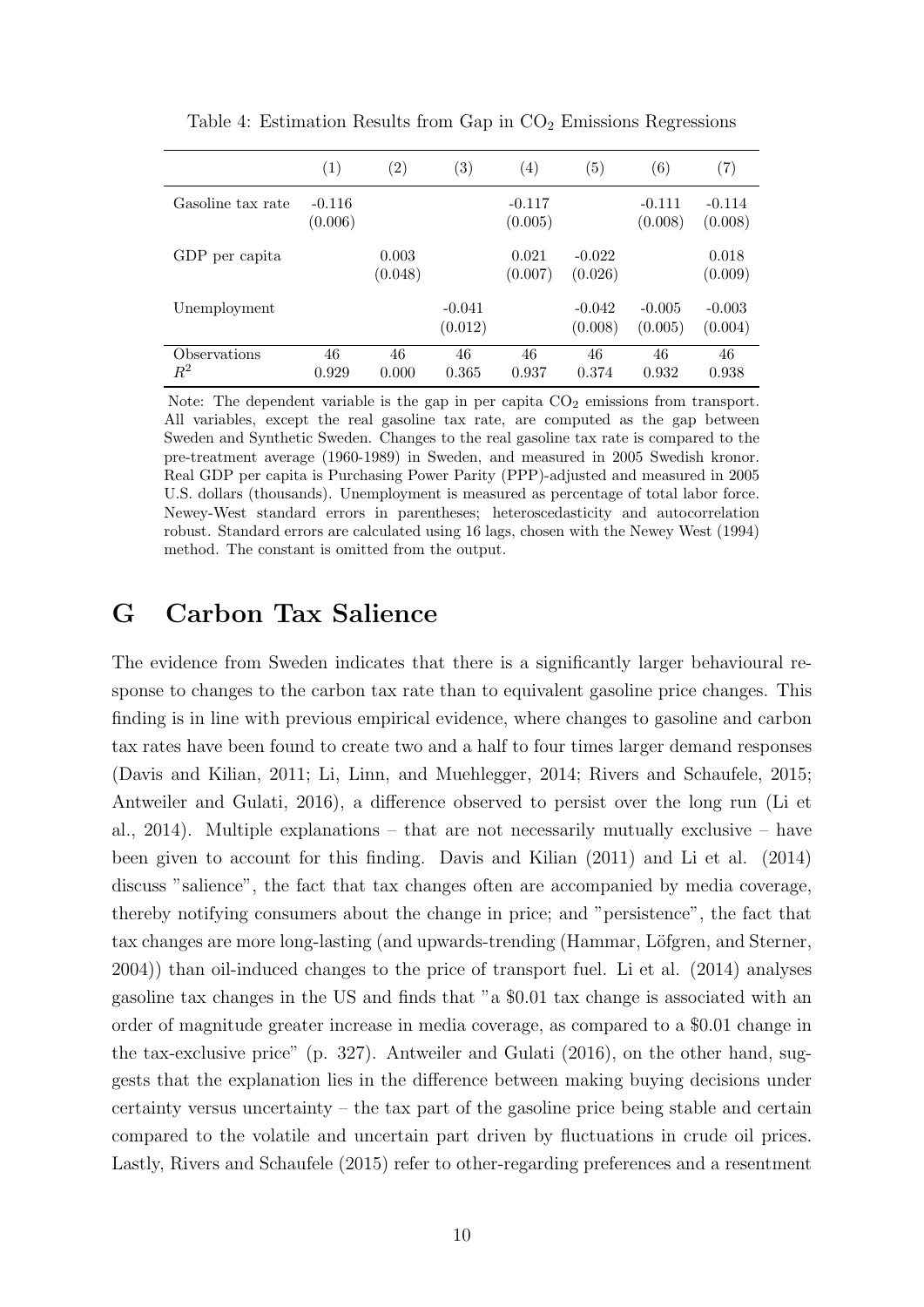of free-riding – the carbon tax eliminates the opportunity to free-ride on an environmental public good provision – to explain the larger behavioural response that the carbon tax produces.

If carbon tax elasticities are indeed larger than price elasticities of demand for some goods, this has implications for public policies as well as economic theory. When conducting policy analysis of the impact of price changes on the demand for a certain good or service, it would be important to consider the source of the price variation (Li et al., 2014). The salience finding also has implications for calibrations of optimal tax rates (combining Pigouvian and Ramsey taxation). When numerically calculating the optimal gasoline tax for the UK and the US, Parry and Small (2005) use estimates of the price elasticity of demand for gasoline in each country. If, however, the absolute value of the tax elasticity is three to four times larger than the corresponding price elasticity, using the correct tax elasticity will result in a lower optimal tax rate. Finally, a central assumption in public economics is that agents fully optimize when it comes to tax policies and thus react in a similar way to tax changes as to equivalent price changes. Chetty, Looney, and Kroft (2009) points out that canonical results in the analyses of tax incidence, efficiency costs and optimal income taxation all rely on this assumption.

#### References

- Abadie, Alberto, Alexis Diamond, and Jens Hainmueller. 2010. "Synthetic Control Methods for Comparative Case Studies: Estimating the Effect of California's Tobacco Control Program." Journal of the American Statistical Association 105:493–505.
- ———. 2011. "Synth: An R Package for Synthetic Control Methods in Comparative Case Studies." Journal of Statistical Software 42:1–17.
- ———. 2015. "Comparative Politics and the Synthetic Control Method." American Journal of Political Science 59 (2):495–510.
- AMECO. 2018. "Macro-economic database AMECO." Annual macroeconomic database of the European Commission's Directorate General for Economic and Financial Affairs. Data retrieved from AMECO, http://ec.europa.eu/economy finance/ameco/user/serie/SelectSerie.cfm.
- Antweiler, Werner and Sumeet Gulati. 2016. "Frugal Cars or Frugal Drivers? How Carbon and Fuel Taxes Influence the Choice and Use of Cars." Working Paper, Sauder School of Business, The University of British Columbia.
- Chetty, Raj, Adam Looney, and Kory Kroft. 2009. "Salience and taxation: Theory and evidence." The American economic review 99 (4):1145–1177.